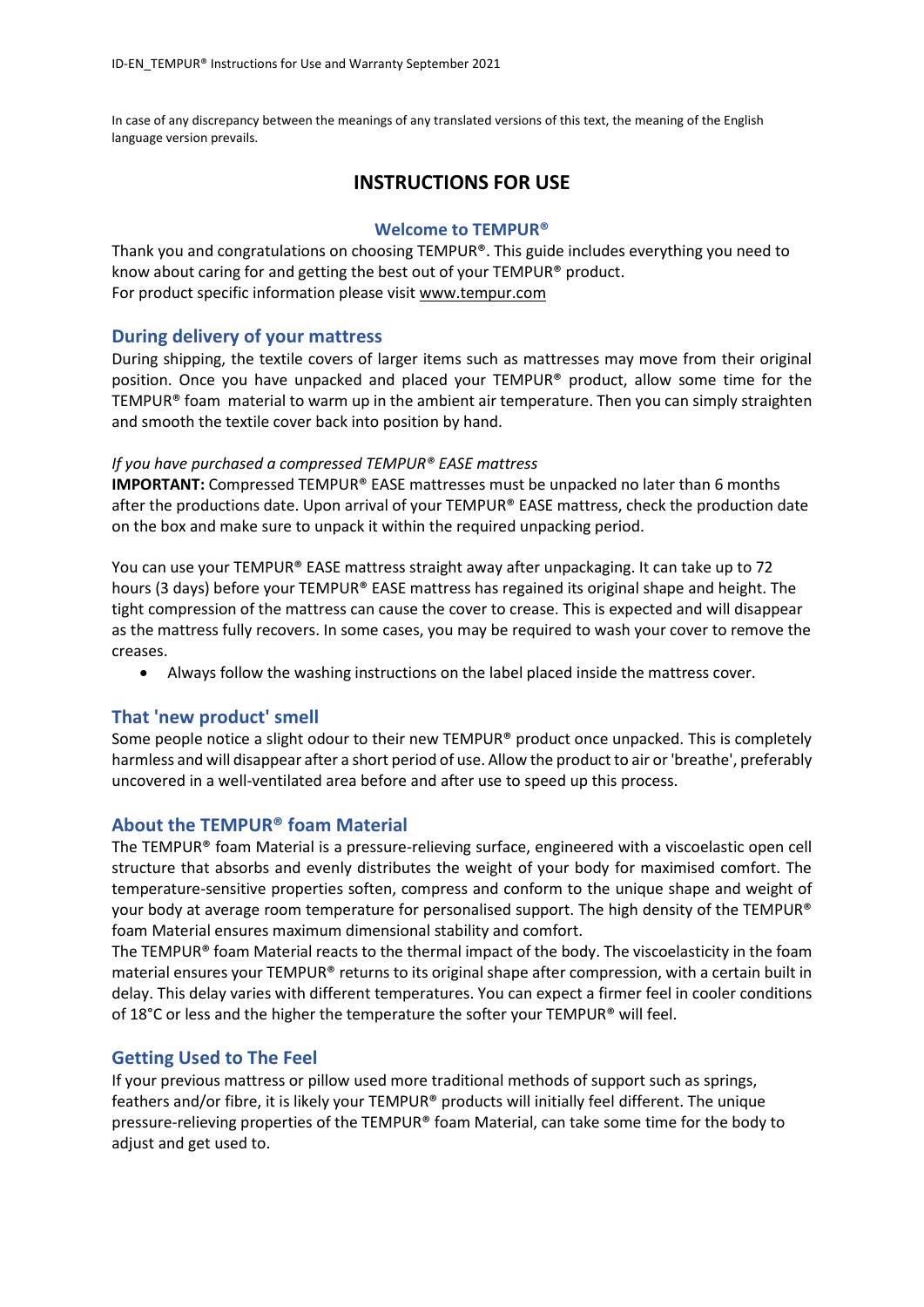### **The break-in period**

#### *TEMPUR® MATTRESS (not relevant for compressed TEMPUR® EASE mattresses)*

The more time you spend on or in bed: resting, reading or watching TV, the better. The extra movement will help the cells in the TEMPUR® foam Material to open. As they open, the cells 'breathe' and respond more rapidly to weight and temperature, but they will return to their original shape. To the user it may feel like the mattress is getting softer, but in fact there is no change to the pressurerelieving properties of your product.

### No Need to Flip

Advances in TEMPUR® technology have resulted in keeping maintenance to a minimum. Each mattress model has a build-up of multiple layers, so you sleep on the top side only. To prolong the life of our products, from time to time you can rotate your mattress head to foot.

#### *TEMPUR® PILLOWS*

- During the first 2-3 weeks of ownership, it can help to use the pillow as a cushion during the day to improve the support and pressure-relieving benefits delivered when you are sleeping.
- Shake and massage the pillow to get the filling evenly back in place after use (for pillows filled with TEMPUR® foam material granulates).

### **Moving, transport, storage and disposal**

- Unless otherwise stated TEMPUR® products should **NOT** be bent or pressed out of their original shape, as you risk damaging the foam material and losing all the properties and benefits it brings.
- Due to the nature of the foam material in TEMPUR® products it can become slightly compressed during transportation or storage. This is expected, the product will return to its normal size after a short time in room temperature.
- Do not unroll a TEMPUR® mattress Topper when it is cold, as you will be at risk of tearing or cracking the foam material. Allow the TEMPUR® mattress Toppers to adjust to room temperature before unrolling.
- TEMPUR® products should be stored in their original shape. Exempt from this is the TEMPUR® Travel Pillow, which may be transported rolled up in the bag supplied (the bag should **only** be used when travelling to avoid permanent deformation of the pillow).
- TEMPUR<sup>®</sup> Mattresses must be stored flat, ideally in the original packaging (it is not possible to reuse packaging for the compressed TEMPUR® EASE mattresses).
- The compressed TEMPUR® EASE mattresses must not be re-compressed for storage.
- TEMPUR<sup>®</sup> mattress Toppers can be stored either rolled up or stored flat.
- TEMPUR® products must be stored in a dry environment (maximum 65% relative humidity).
- For disposal of your used product please refer to the local authority within your country market.

### **Symbols**

The following symbols are used on product, packaging or in this manual.

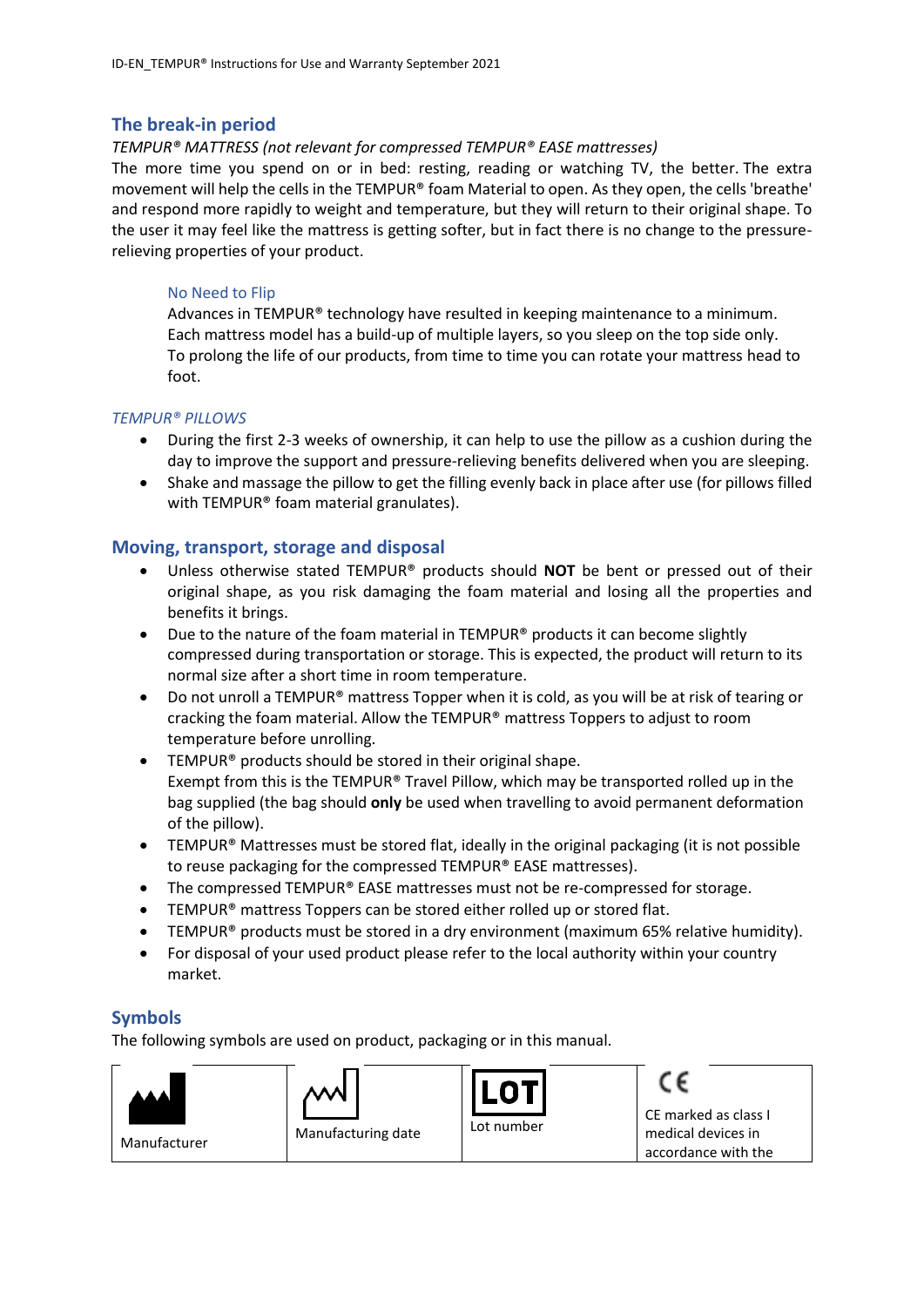|                                                                                                                                |                                                                        |                                 | requirements of MDR<br>(EU) 2017/745                                            |
|--------------------------------------------------------------------------------------------------------------------------------|------------------------------------------------------------------------|---------------------------------|---------------------------------------------------------------------------------|
| Medical device                                                                                                                 | <b>TUP</b><br>Product orientation<br>printed on mattress<br>foam cores | Consult Instructions for<br>Use | LATEX<br>Item is made with an<br>adhesive that contains<br>natural rubber latex |
| Avoid open flame                                                                                                               | ⁄٥<br>Humidity limit                                                   | ومنيعة<br>Keep dry              | <b>MAX XX</b><br>Recommended max user<br>weight                                 |
| + 6M<br>DD-MM-YYYY<br>Mattress must be<br>unpacked no later than 6<br>months after the<br>production day printed<br>on the box | Warnings and<br>precautions                                            |                                 |                                                                                 |

### **CE marking**

Many TEMPUR® products are classified as class I Medical Devices and CE marked in accordance with MDR (EU) 2017/745.

Please check the product label placed inside the textile cover to see if the product you have purchased is CE marked.

The intended use of the CE marked products is to prevent or reduce the risk of developing pressure ulcers in adults. This effect is obtained through the pressure redistributing properties of the TEMPUR® foam material.

The CE marked products are intended for home care. It is important that immobilized users are repositioned on a regular basis.

The CE marked TEMPUR® mattresses and mattress toppers are suitable for user weight of up to 150 kg.

In case of a serious incident with the product, the manufacturer and competent authority in the user´s home country must be informed.

To report an incident to the manufacturer please report as a warranty complaint by following the instructions specified in the "warranty" section of this manual.

# Please note additional instructions for use

### **Warnings and precautions**

The following symbols and text will be used to draw your attention to possible dangerous and undesirable situations. Please be aware that failure to comply with these instructions may results in critical injuries or damage to the product.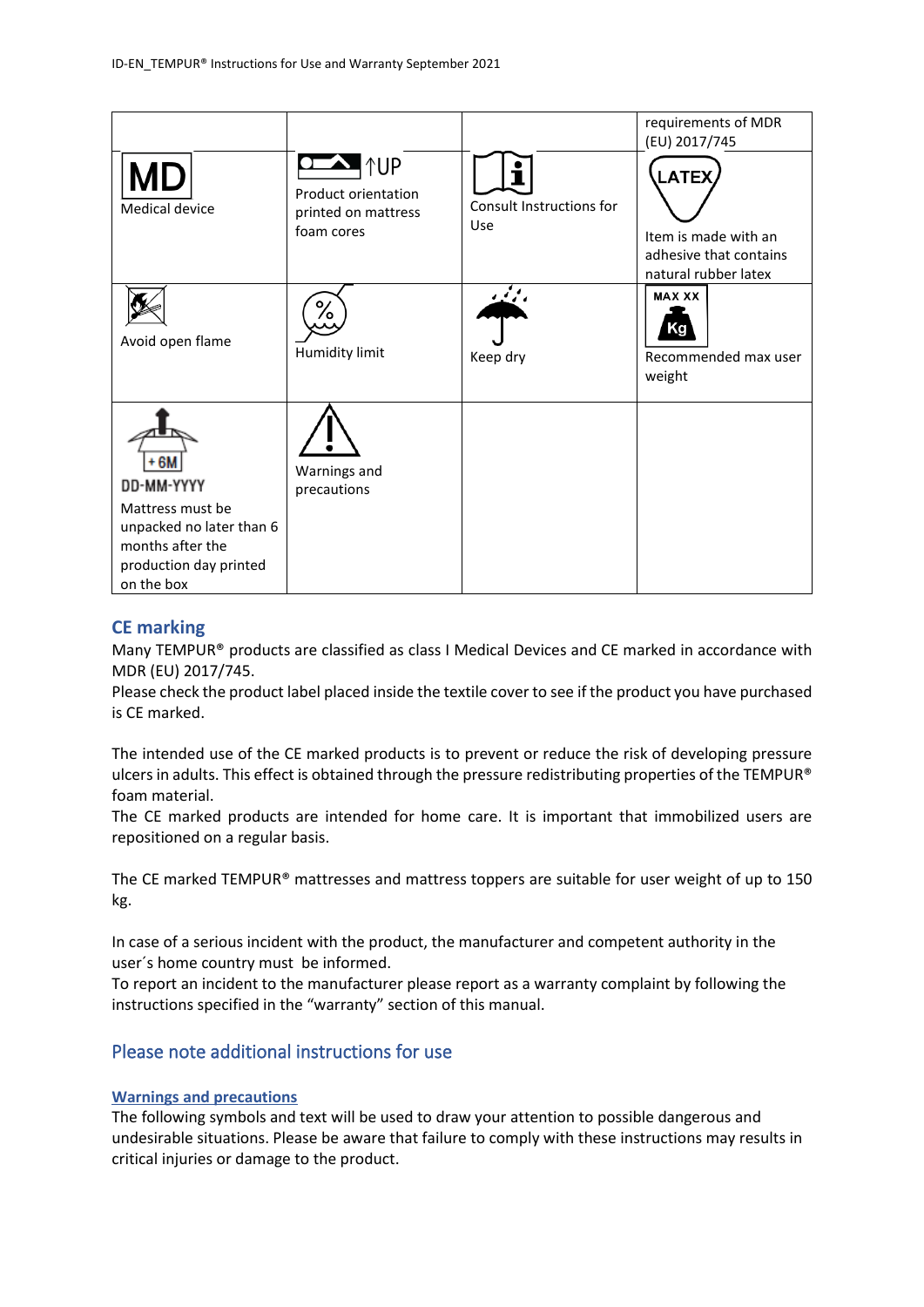| <b>WARNING</b>   | Be aware of situations or practices that may cause death or<br>critical injuries                    |
|------------------|-----------------------------------------------------------------------------------------------------|
| <b>CAUTION</b>   | Be aware of situations or practices that may cause moderate or<br>minor injuries                    |
| <b>IMPORTANT</b> | Be aware of situations or practices that could result in damage<br>to the product or other property |

 $\overline{\Lambda}$  **Warning:** Do not leave infants, young children or the elderly unattended on the mattress or pillow if they can't easily turn over by themselves**.**

 $\hat{\Lambda}$  **Warning:** It is important that immobilized users are repositioned on a regular basis.

Carelessness causes fire – we strongly recommend not to smoke in bed or while using the products.

 $\angle$ **!** Warning: Risk of fire: keep products away from open flames

**Caution:** Do not use bed pads on TEMPUR<sup>®</sup> mattresses or mattress toppers, as they can reduce the pressure-relieving properties. To ensure optimum support we recommend using a sheet directly on the mattress

**Caution**: Please note TEMPUR® foam Material works best in response to the natural warmth of the user, therefore an electric blanket and/or hot water bottle is **not recommended**. The heat from an electric blanket will temporarily offset the temperature sensitivity in the TEMPUR® foam Material. However, if the user would still prefer to use an electric blanket, we suggest doing so over a separate sheet and avoiding direct contact with the TEMPUR® foam Material.

- $\circ$  **IMPORTANT:** Always follow the instructions for use from the supplier of the electrical blanket.
- o **IMPORTANT:** If your hot water bottle should develop a leak which wets, stains or damages your mattress it will **invalidate your warranty.**

### **IMPORTANT:**

- TEMPUR® mattresses must always be placed on a ventilated base, e.g. springs or slats to prevent moisture from accumulating in the mattress.
- Do not use a TEMPUR® pillow with wet hair as the foam material will get damaged.
- For pillows filled with TEMPUR® foam material granulates and/or down; shake and massage the pillow to get the filling evenly back in place after use or storage.
- Do not unroll a TEMPUR® mattress Topper when it is cold, as you will be at risk of tearing or cracking the foam material. Allow the TEMPUR® mattress Toppers to adjust to room temperature before unrolling.
- TEMPUR<sup>®</sup> mattress toppers must always be placed on top of a mattress.
- Do not fold, bend or press your TEMPUR<sup>®</sup> product into shape as there is risk of damaging the foam material
- Do not alter or repair your product it will invalidate your warranty.

### **Cleaning and maintenance**

• Most textile covers can be removed and washed. Please follow the specific cleaning instruction for your product on the product label located inside the textile cover.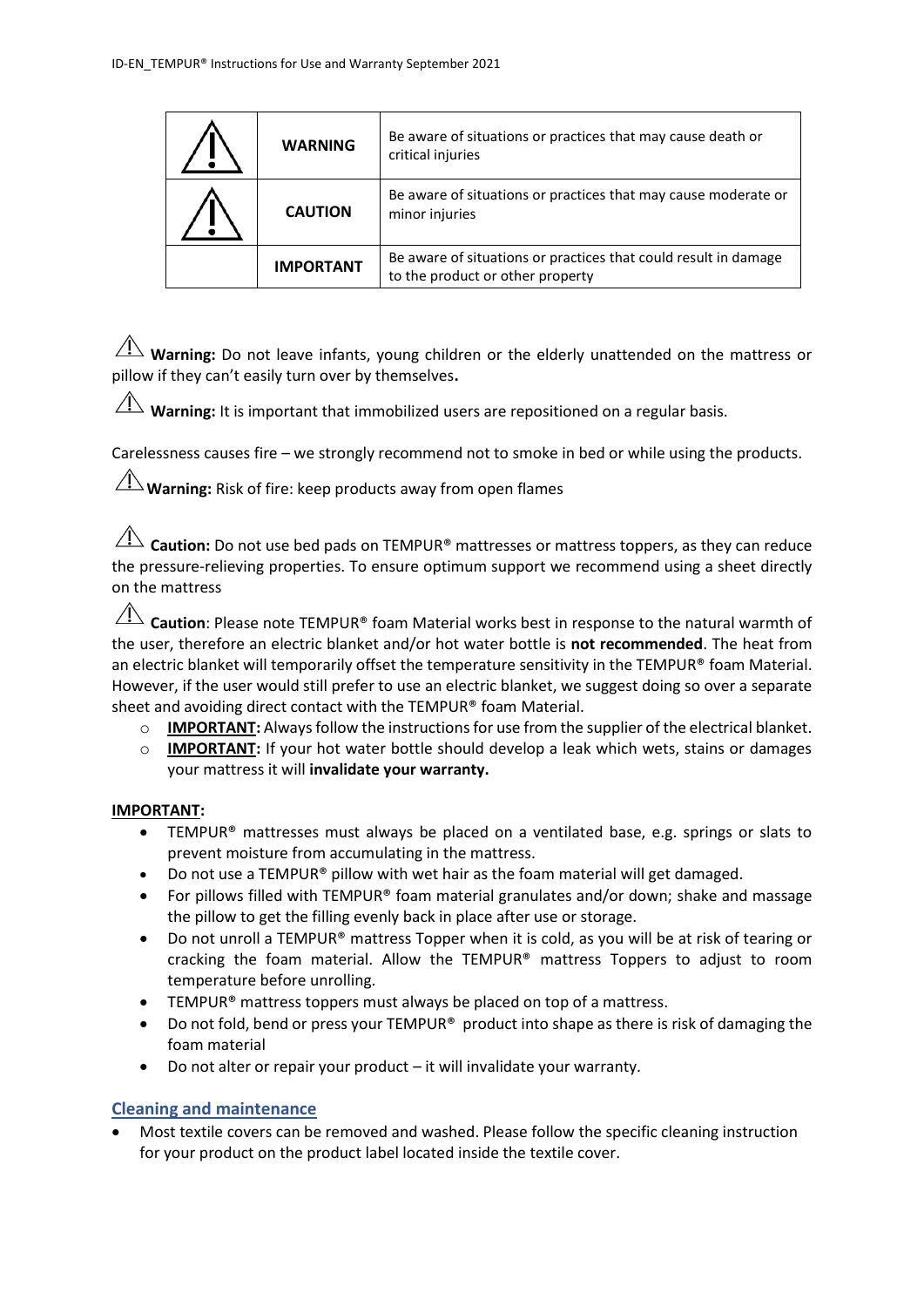• Special textile covers which contain TEMPUR® foam material that cannot be washed or drycleaned, can easily be removed for airing and brushing.

Textile covers quilted with TEMPUR® **washable** material:

- Can be washed and tumble-dried, line dried/flat dried. Check the product label inside the textile cover to see if your cover can be washed.
- **IMPORTANT:** The TEMPUR<sup>®</sup> washable material is heavy when wet, please follow the below instructions carefully:

| Cover width (cm)     | Washing machine/tumble dryer capacity           |
|----------------------|-------------------------------------------------|
| $\vert$ Up to 95 cm  | 6 kg                                            |
| $\vert$ Up to 105 cm | 7 kg                                            |
| Up to 120 cm         | 8 kg                                            |
| Over 120 cm          | must be washed at professional laundry facility |

### • **IMPORTANT:** Covers must be completely dry before use or storage. Tip: Weigh the cover before washing. Dry the cover until it has the same weight as before wash. Then you know that the cover is completely dry.

## TEMPUR® Down Luxe Pillow:

### **IMPORTANT:**

- **Remove foam bag with TEMPUR® foam material granulate before washing the down cover.**
- Use enzyme free laundry detergent for the down cover and tumble dry with a couple of dryer balls (or clean tennis balls) to avoids down clumping and to ensure the down dries evenly.
- **Do not** use fabric softener on the down cover.
- The down cover must be completely dry before use or storage.
- Tip: Weigh the Down Luxe Pillow cover (without the foam bag) before washing. Tumble-dry the cover after wash until the cover has the same weight as before wash. Then you know that the down cover is completely dry.

### **IMPORTANT:**

• Do not wash the TEMPUR® foam material. Exempt from this is the TEMPUR® EasyClean Pillow and the TEMPUR® PureClean Pillow which can be washed (follow the specific cleaning instructions on the product label inside the textile

cover). Exempt from this is also the textile covers with TEMPUR® washable material - follow the

specific cleaning instructions on the product label and in this instruction. • Do not steam-clean or dry-clean the TEMPUR® foam material.

# **IMPORTANT**

• The TEMPUR<sup>®</sup> products must be regularly ventilated to remove moisture.

**Caution**: After washing the textile cover please ensure mattress textile cover is replaced according to the orientation printed on the side of the mattress foam core. The TEMPUR® foam material that provides maximized comfort and pressure relief is only on the top-side of the core.

**Caution**: After washing the textile covers of seating products or cushions with layers of foam please be aware of the orientation of the foam core when products is being re-assembled. The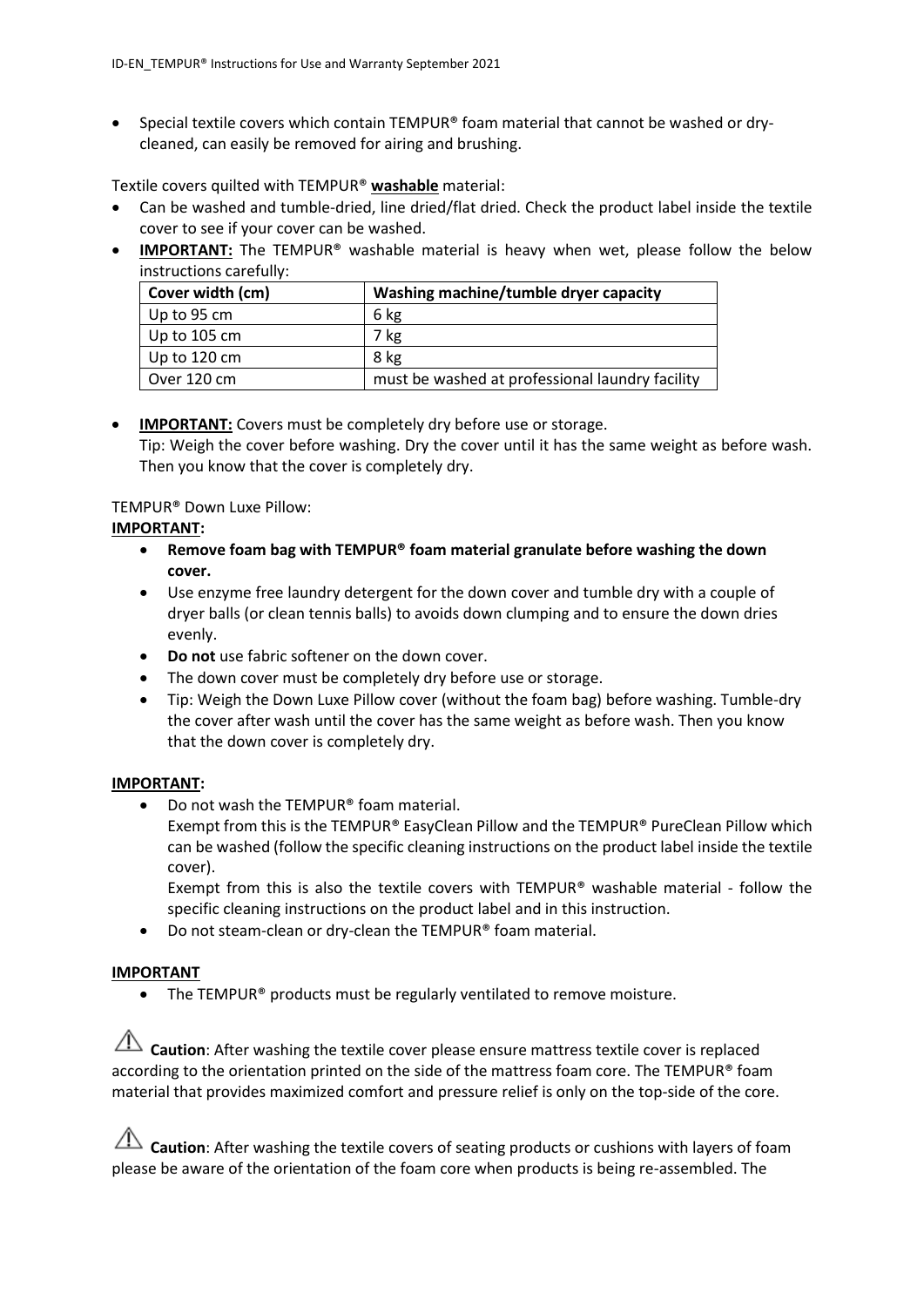TEMPUR® foam material that provides maximized comfort and pressure relief is only on the top-side of the core.

### **Technical Product information**

- Certain TEMPUR® products have a non-slip coating on the underside. This coating ensures that the product does not slide when in use.
- TEMPUR® products are available in many different sizes. Product weight depends on product size. Further information is available upon request.
- Constituent materials in covers see product label, which is located inside the textile cover.

#### Latex

Certain TEMPUR® products are manufactured of layers of foam with the TEMPUR® foam material on top and with an adhesive that contains latex between the layers.

Please check the product label inside the textile cover to see if the product you have purchased contains latex.

The TEMPUR® foam material and the textile cover do not contain latex.

### Fire safety standards

**Warning:** Risk of fire: keep products away from open flames

| TEMPUR <sup>®</sup> product                                                                        | <b>Fire safety</b>                                                                                                |
|----------------------------------------------------------------------------------------------------|-------------------------------------------------------------------------------------------------------------------|
| Mattresses, mattress toppers                                                                       | EN 597-1 (Cigarette Test)                                                                                         |
| Mattresses, mattress toppers (fire retardant<br>versions)                                          | BS 7177 Low Hazard<br>DS/EN 597-1 (cigarette test)<br>DS/EN 597-2 (Match test)<br>BS 5852 (Crib V) on foam        |
| Pillows, cushions and positioning products<br>(moulded and granulated filling)                     | EN/ISO 12952-1 (Cigarette test)                                                                                   |
| Pillows, cushions and positioning products, moulded<br>(fire retardant versions)                   | BS7175 Low hazard<br>EN/ISO 12952-1 (Cigarette test)<br>EN/ISO 12952-2 (Match test)<br>BS 5852 (Crib V) on foam   |
| Pillows, cushions and positioning products with<br>granulated filling<br>(fire retardant versions) | BS7175 Low hazard<br>EN/ISO 12952-1 (Cigarette test)<br>EN/ISO 12952-2 (Match test)<br>BS 5852 (source 2) on foam |
| Down Luxe Pillow<br>(fire retardant versions)                                                      | BS 5852 (source 2) on foam crumbs<br>BS 5852 (source 2) on downs                                                  |

# **Manufacturer**



**Dan-Foam ApS** Holmelund 43 5560 Aarup Denmark \*Dan-Foam ApS is a subsidiary of TEMPUR-Sealy International, Inc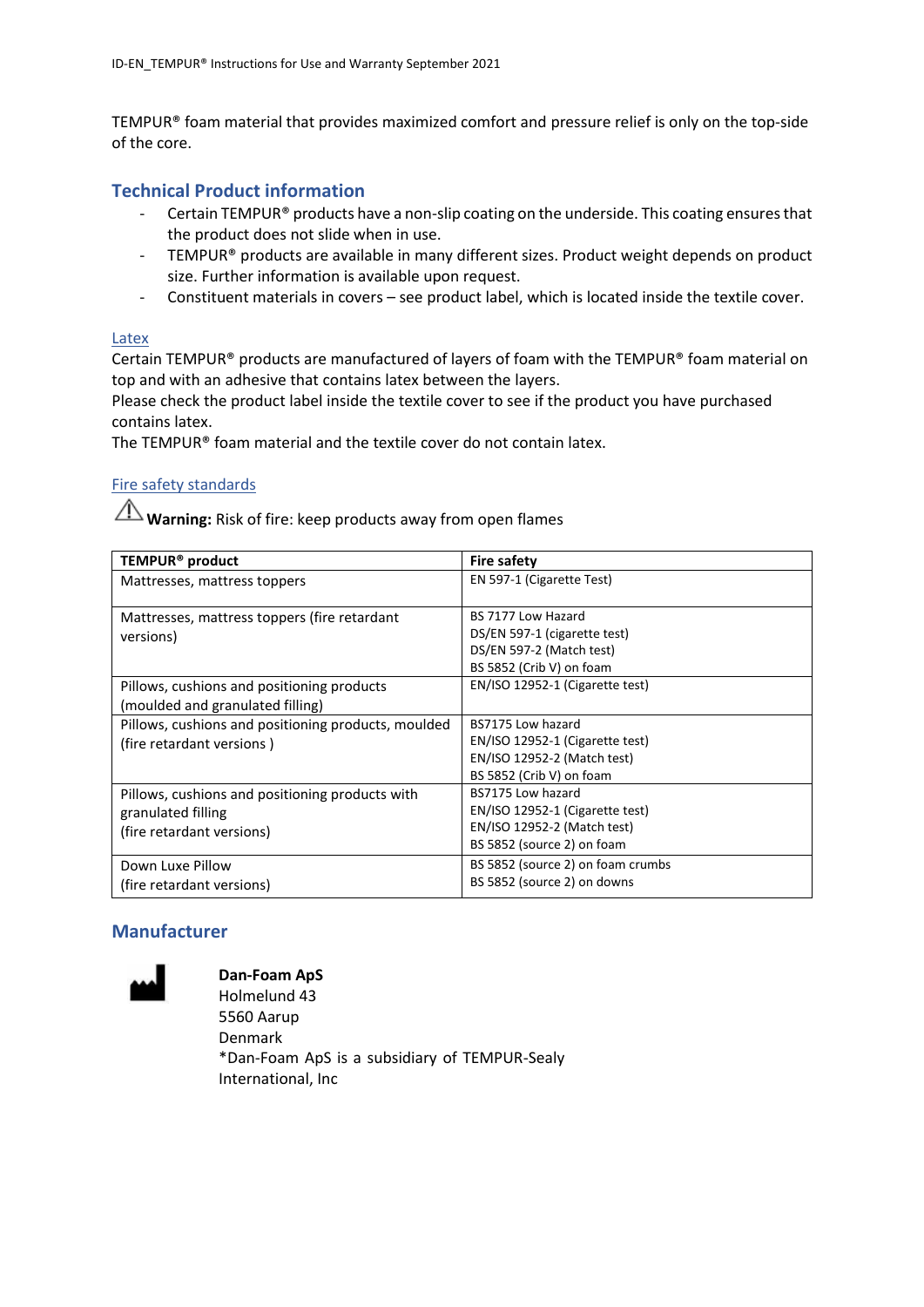## **WARRANTY**

#### **TEMPUR® WARRANTY**

This document sets out the terms and exclusions of the TEMPUR® Warranty for new TEMPUR® products sold to consumers worldwide (excluding the USA and Canada).

#### **Who offers the TEMPUR® Warranty?**

The Manufacturer of TEMPUR® mattresses, mattress toppers, pillows and cushions (except those in the USA and Canada) is Dan-Foam ApS, a company incorporated in Denmark under company registration number DK-24209709. Registered office address: Holmelund 43, 5560 Aarup, Denmark (the "Manufacturer"). Dan-Foam ApS is a subsidiary of TEMPUR-Sealy International, Inc.

#### **What is covered?**

The Manufacturer warrants that all new and genuine TEMPUR® products are free from material defects due to faulty workmanship or materials for the applicable warranty period (see section - For how long?) unless the product is specifically excluded or an exclusion applies (see section - Exclusions).

The TEMPUR® Warranty is valid for products purchased by consumers anywhere in the world (except the USA and Canada) from the Manufacturer or an authorised retailer for personal use and not in the course of a business, trade or profession. A list of authorised retailers is available at **www[.tempur.com](http://www.tempur.com/)**

#### **For how long?**

The TEMPUR® Warranty lasts for the period displayed on or inside the packaging of the relevant product or as stated below, starting from the date of purchase (except where the product is an exdisplay or demonstration model in which case the warranty starts from the date of manufacture).

The warranty period is generally as set out in the warranty table, but the Manufacturer advises that you should check the warranty terms for the country in which you originally purchased your product as there may be a different warranty period applicable. For this, please visit **www.tempur.com**

|          | <b>Product:</b> Foam cores                                                                                                                 | <b>Product Warranty What's covered?</b>        |                                                                                                                                                        |
|----------|--------------------------------------------------------------------------------------------------------------------------------------------|------------------------------------------------|--------------------------------------------------------------------------------------------------------------------------------------------------------|
| le<br>le | All TEMPUR <sup>®</sup> mattresses, unless stated<br>otherwise below<br>TEMPUR <sup>®</sup> toppers for North and Promise<br>bed systems   | 10 years                                       | Material defects due to faulty workmanship or<br>materials, or changes which cause a visible<br>lindentation more than 2cm in the TEMPUR®<br>material. |
| lo       | TEMPUR <sup>®</sup> Original (15, 19, 20, 21, 25,<br>Deluxe 17 (only when velour cover),<br>Deluxe 22, Deluxe 27, Breeze 22, Breeze<br>27) |                                                | Material defects due to faulty workmanship or<br>materials, or changes which cause a visible<br>lindentation more than 2cm in the TEMPUR®<br>material. |
| lo       | TEMPUR® Cloud (19,21,25, Breeze 22,<br>Breeze 27)                                                                                          | 15 years limited<br>warranty <sup>*</sup> (see |                                                                                                                                                        |
| lo       | TEMPUR <sup>®</sup> Sensation (19,21,25, Deluxe<br>22, Deluxe 27, Breeze 22, Breeze 27                                                     | note below table)                              |                                                                                                                                                        |
| l•       | TEMPUR <sup>®</sup> Topper 7                                                                                                               |                                                |                                                                                                                                                        |
| lo       | TEMPUR <sup>®</sup> Experience Mattress                                                                                                    |                                                |                                                                                                                                                        |
| lo       | <b>TEMPUR<sup>®</sup> Relaxation Mattress</b>                                                                                              |                                                |                                                                                                                                                        |
| lo       | TEMPUR <sup>®</sup> Topper 5                                                                                                               |                                                | Material defects due to faulty workmanship or                                                                                                          |
| lo       | TEMPUR® Futon All Seasons™                                                                                                                 | 5 years                                        | materials, or changes which cause a visible                                                                                                            |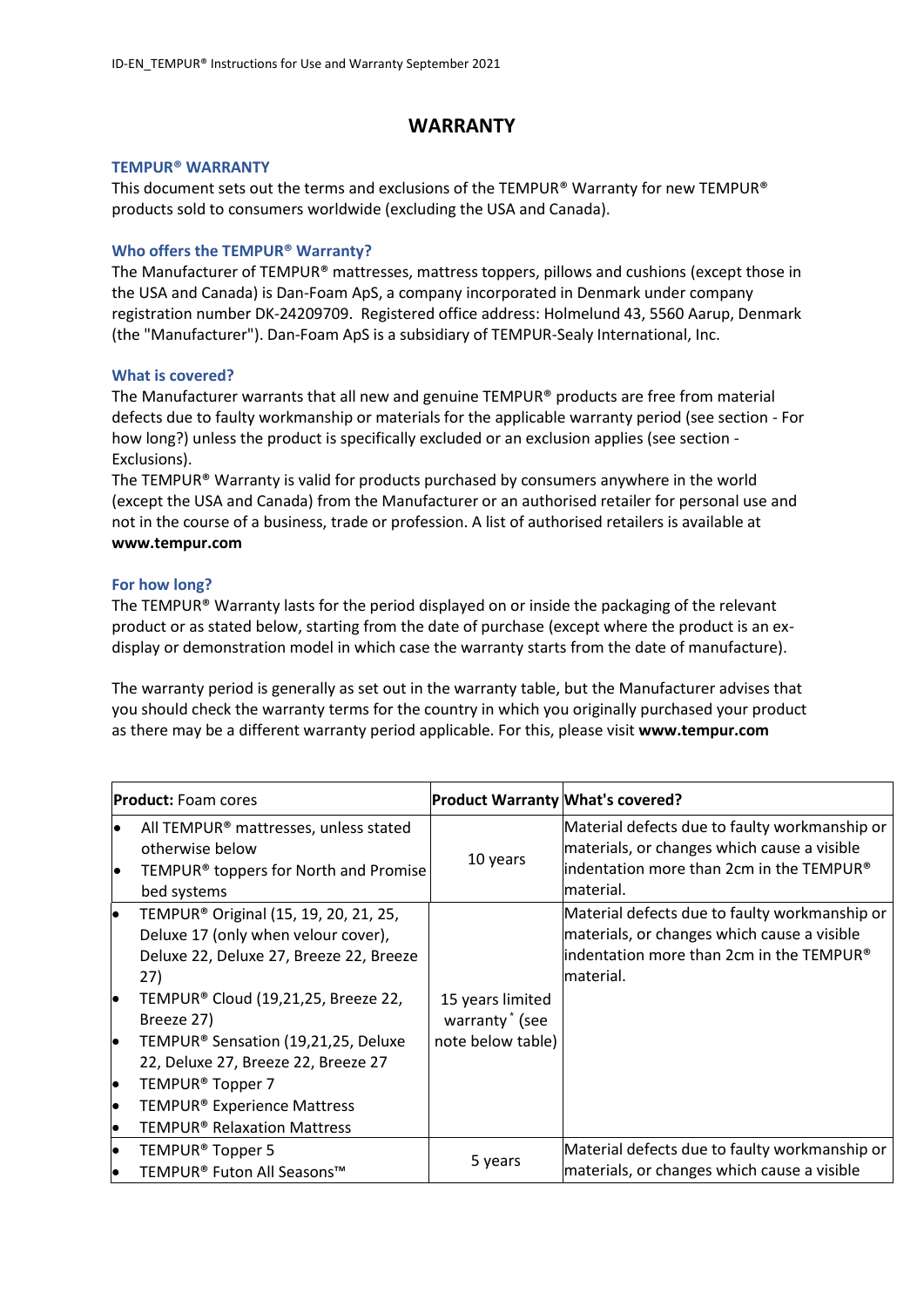| lo                     | TEMPUR® Futon Deluxe (7cm)                                                                                                                                                                                                                        |                                         | lindentation more than 2cm in the TEMPUR®<br>material.                                                                                                |
|------------------------|---------------------------------------------------------------------------------------------------------------------------------------------------------------------------------------------------------------------------------------------------|-----------------------------------------|-------------------------------------------------------------------------------------------------------------------------------------------------------|
| $\bullet$<br>$\bullet$ | TEMPUR <sup>®</sup> Topper Deluxe 3.5<br>TEMPUR <sup>®</sup> Topper 3.5                                                                                                                                                                           | 3 years                                 | Material defects due to faulty workmanship or<br>materials, or changes which cause a visible<br>indentation more than 2cm in the TEMPUR®<br>material. |
| $\bullet$<br>$\bullet$ | TEMPUR® Futon Basic (6cm)<br>TEMPUR® Futon Simple (6cm)                                                                                                                                                                                           | 2 years                                 | Material defects due to faulty workmanship or<br>materials, or changes which cause a visible<br>indentation more than 2cm in the TEMPUR®<br>material. |
| $\bullet$              | All moulded TEMPUR® Pillows, Cushions,<br>Wedges, and other TEMPUR® Home                                                                                                                                                                          | 3 years                                 | Material defects due to faulty workmanship or<br>materials, or changes which cause a visible<br>indentation more than 2cm in the TEMPUR®<br>material. |
| ۱.                     | All TEMPUR® Pillows filled with<br>TEMPUR® Material granulates:<br><b>Traditional Pillows</b><br>$\Omega$<br><b>Comfort Pillows</b><br>$\Omega$<br><b>Ombracio Pillow</b><br>$\circ$<br>Long Hug Pillow<br>$\circ$<br>Down Luxe Pillow<br>$\circ$ | 3 years                                 | Material defects due to faulty workmanship or<br>materials                                                                                            |
| $\bullet$              | TEMPUR <sup>®</sup> Bicycle Pad<br>TEMPUR <sup>®</sup> Sleep Mask                                                                                                                                                                                 | 2 years                                 | Material defects due to faulty workmanship or<br>materials.                                                                                           |
|                        | <b>Product: Covers</b>                                                                                                                                                                                                                            | <b>Product Warranty What's covered?</b> |                                                                                                                                                       |
| $\bullet$              | Covers for ALL products, unless stated<br>otherwise below                                                                                                                                                                                         | 2 years                                 | Material defects due to faulty workmanship or<br>lmaterials.                                                                                          |
| $\bullet$              | Cover for TEMPUR® Futon Simple                                                                                                                                                                                                                    | 1 year                                  | Material defects due to faulty workmanship or<br>materials.                                                                                           |
|                        | Down Cover for TEMPUR® Down Luxe<br>Pillow                                                                                                                                                                                                        | 3 year                                  | Material defects due to faulty workmanship or<br>materials.                                                                                           |

*\*Limited Warranty - If you make a valid claim after 5 years from the date of purchase, the Manufacturer will provide you with an equivalent mattress subject to you paying a percentage of the price of the replacement mattress\*\*, see percentage table below: In addition, some countries may offer a 10 year warranty for these products so please check your local TEMPUR® store or website for details.*

| Years $0 - 5 - Pay nothing$          |                                      |
|--------------------------------------|--------------------------------------|
| Year 6 - Pay 10% of the current RRP  | Year 11 - Pay 60% of the current RRP |
| Year 7 - Pay 20% of the current RRP  | Year 12 - Pay 70% of the current RRP |
| Year 8 - Pay 30% of the current RRP  | Year 13 - Pay 80% of the current RRP |
| Year 9 - Pay 40% of the current RRP  | Year 14 - Pay 90% of the current RRP |
| Year 10 - Pay 50% of the current RRP | Year 15 - Pay 95% of the current RRP |

*\*\*The price of the replacement mattress will be subject to the price published in the Manufacturer's RRP pricelist in force in the country at the time, when the claim is made.*

### **What will we do?**

Where a valid claim is made in accordance with this TEMPUR® Warranty, the Manufacturer shall offer, at its choice, either to repair the defective product or provide an equivalent replacement product free of charge.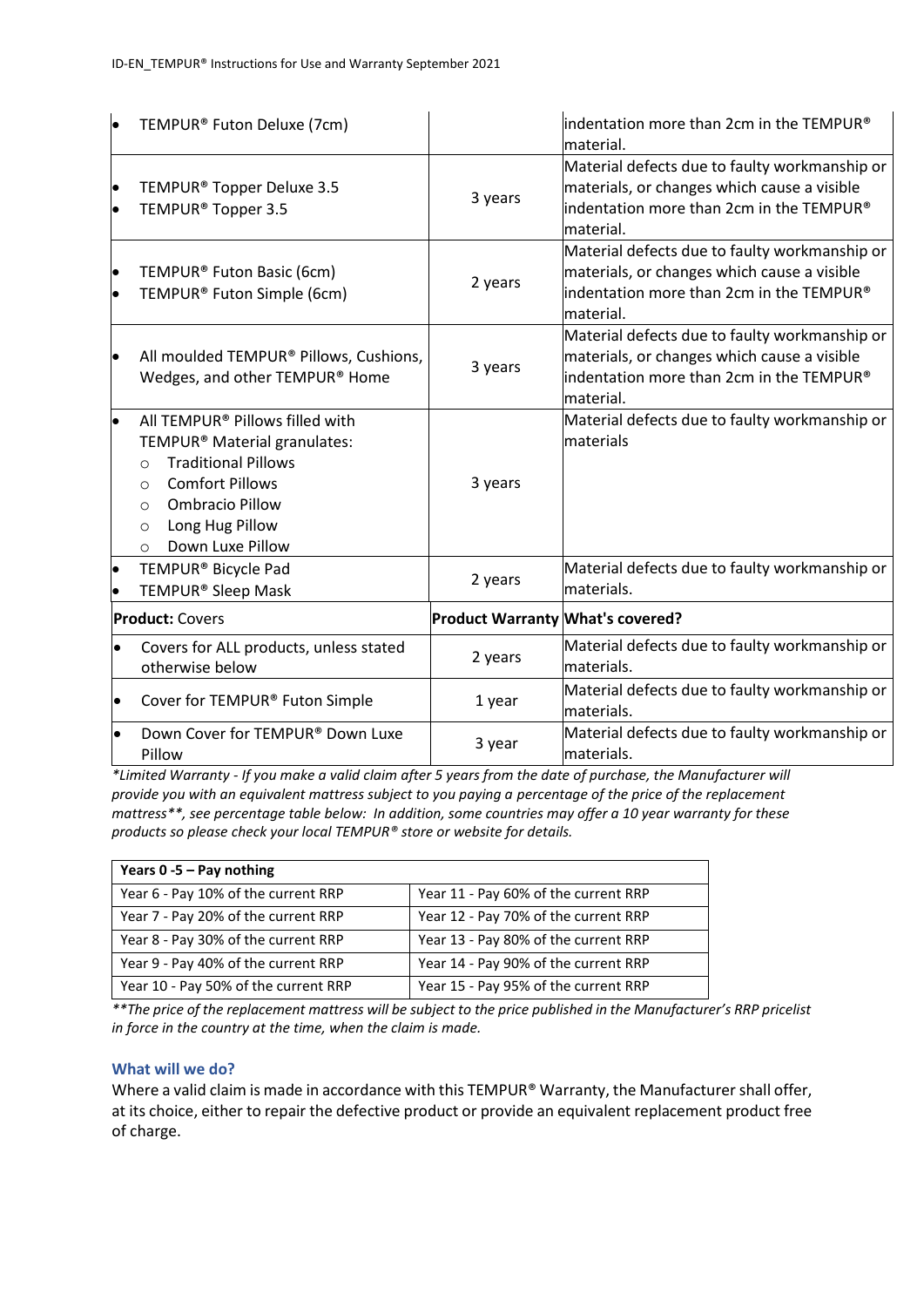The Manufacturer will refund the reasonable delivery cost of returning a defective product for repair or replacement so long as the claim is valid under the terms of this TEMPUR® Warranty and the product is returned from an address within the same country as the authorised retailer the product was purchased from. The repaired or replacement product will be delivered free of charge to an address within the same country as the authorised retailer the product was purchased from. In all other circumstances, any delivery costs associated with any repairs or replacements are the purchaser's responsibility.

In the event of replacement, the Manufacturer shall endeavour to provide a replacement product from the same line. However, if the product line has been discontinued or the product is otherwise not available, the Manufacturer reserves the right to provide a replacement product that, in the Manufacturer's sole discretion, is similar to the defective product.

The TEMPUR® Warranty provides cover from the date of purchase (or date of manufacture in the case of ex-display/demonstration products) of the original product. It is not renewed on the provision of a repaired or replaced product. In these circumstances, the TEMPUR® Warranty will run for the remainder of the period starting from the original purchase or manufacture date, as applicable.

#### **Exclusions**

#### **The TEMPUR® Warranty does not apply if:**

- the product has been purchased used, second hand or from anyone other than an authorised retailer or directly from the Manufacturer. A list of authorised retailers is available at [tempur.com](http://www.tempur.com/)
- the process for making a claim under the TEMPUR® Warranty (set out under the heading "How do you claim under the TEMPUR® Warranty?" below) has not been correctly followed.
- the product has not been used and/or handled with due care and/or in accordance with the instructions of use, cleanliness and maintenance described in the Instructions for Use and at [tempur.com](http://www.tempur.com/)
- $\bullet$  defects in compressed TEMPUR® EASE mattresses caused by the mattress not being unpacked in time (left in the box): this can cause the material to tear or permanently deform. Compressed TEMPUR® EASE mattresses must be unpacked no later than 6 months from the production date. Check the production date on the box when you receive your compressed TEMPUR® EASE mattress.
- Temporary creases in the cover for compressed TEMPUR® EASE that will disappear within 72 hours or after washing of the cover. Please see the washing instruction on the label inside the cover.
- the product has been deliberately damaged or damaged as a result of neglect, cuts, burns, flooding or any other improper use by you or by any third party.
- the defect is caused as a result of the product having been bent, squeezed or exposed to cold temperatures for a period of time causing the material to tear or permanently deform.
- the TEMPUR® EASE mattress was damaged in an attempt to re-compress or re-roll up.
- the product has been wet or soaked against Manufacturer's recommendations.
- the product is found to be very stained, soiled and/or otherwise unhygienic.
- the product has been altered or repaired without the Manufacturer's prior permission.
- the defect is the result of normal wear and tear.
- zips on the cover of TEMPUR® Products unless faulty upon receipt of product.
- for mattresses (within the range of CE marked products), the defect or change in the product is only a minor variation or normal change which does not affect the pressure redistributing properties of the product.

#### **How do you claim under the TEMPUR® Warranty?**